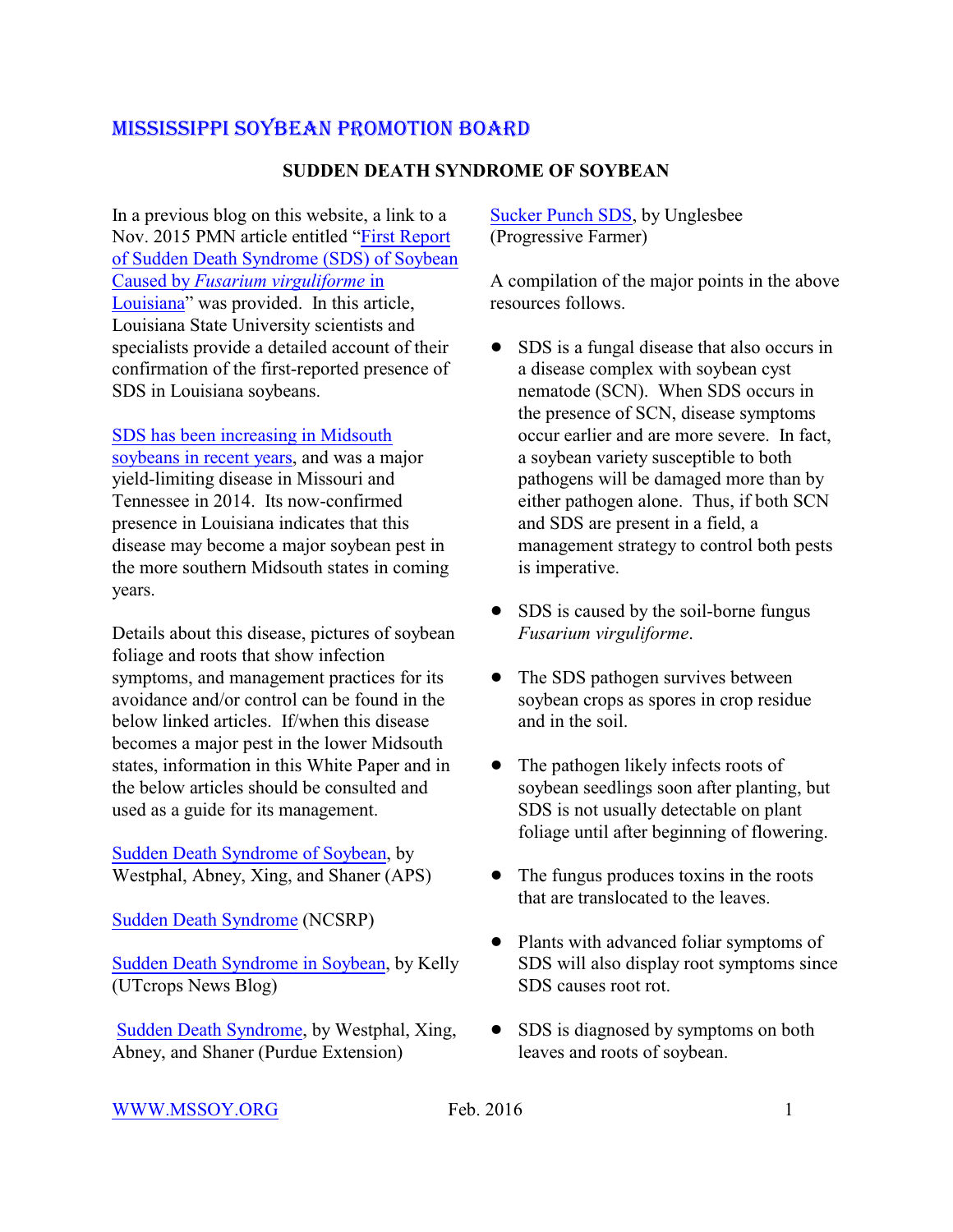- High soil moisture increases the severity of the disease. The disease tends to be most severe on well-managed soybeans with a high yield potential as a result of irrigation.
- Fields that develop SDS likely will have the disease during subsequent years.
- No crop rotation appears to significantly reduce SDS. In particular, the common corn-soybean yearly rotation does not reduce the incidence and severity of SDS.
- The extent of yield loss due to SDS depends on the severity and timing of the disease expression. When the disease develops early in the season, flowers and young pods will abort. When the disease develops later, soybean plants will have fewer seeds per pod or smaller seeds.
- Varieties that are less susceptible to SDS are available, but no highly resistant varieties are available. Thus, it is critical that producers with SDS-infested fields determine the SDS-susceptibility level of chosen varieties to ensure that the most resistant varieties are grown on those fields. Click [here](http://www.utcrops.com/soybean/soybean_images/2015%20TN%20Soybean%20Variety%20Test%20Report%20-%20FOR%20WEB.pdf) for ratings from the University of Tennessee soybean variety trials.
- Foliar fungicides do not control the disease.
- Variety selection is the main management tool against SDS effect.

Bayer CropScience has developed [ILeVO](http://www.cdms.net/ldat/ldC48000.pdf) seed treatment (active ingredient fluopyram–Group 7 Fungicide) that can suppress early-season infection by *Fusarium virguliforme*. It was first available for use on crops in 2015.

[Results from research](https://webapp.agron.ksu.edu/agr_social/eu_article.throck?article_id=529) conducted by Kansas State University scientists in 2013 and 2014 in fields with a long history of SDS show that using ILeVO seed treatment can alleviate the effects of SDS. To better understand and interpret the below results, realize that the ILeVO label states that the application rate for SDS control is 0.15–0.25 mg/seed, while the application rate for control of soilborne nematodes is 0.075–0.25 mg/seed.

Data in Table 1 indicate the following.

- ILeVO applied to seed at 0.075 mg/seed (lowest labeled rate for nematode control) along with Poncho/VOTiVO (insecticide/nematicide seed treatment) resulted in a yield that was greater than that from the Pancho/VOTiVO alone treatment. Thus, a lower-than-labeled rate of ILeVO added to Poncho/VOTiVO increased yield.
- ILeVO applied to seed at 0.075 mg/seed along with Poncho/VOTiVO resulted in a yield that was similar to that from applying ILeVO at the 0.15 mg/seed (lowest labeled rate for SDS control).
- ! SDS severity in response to ILeVO followed the same pattern as yield response.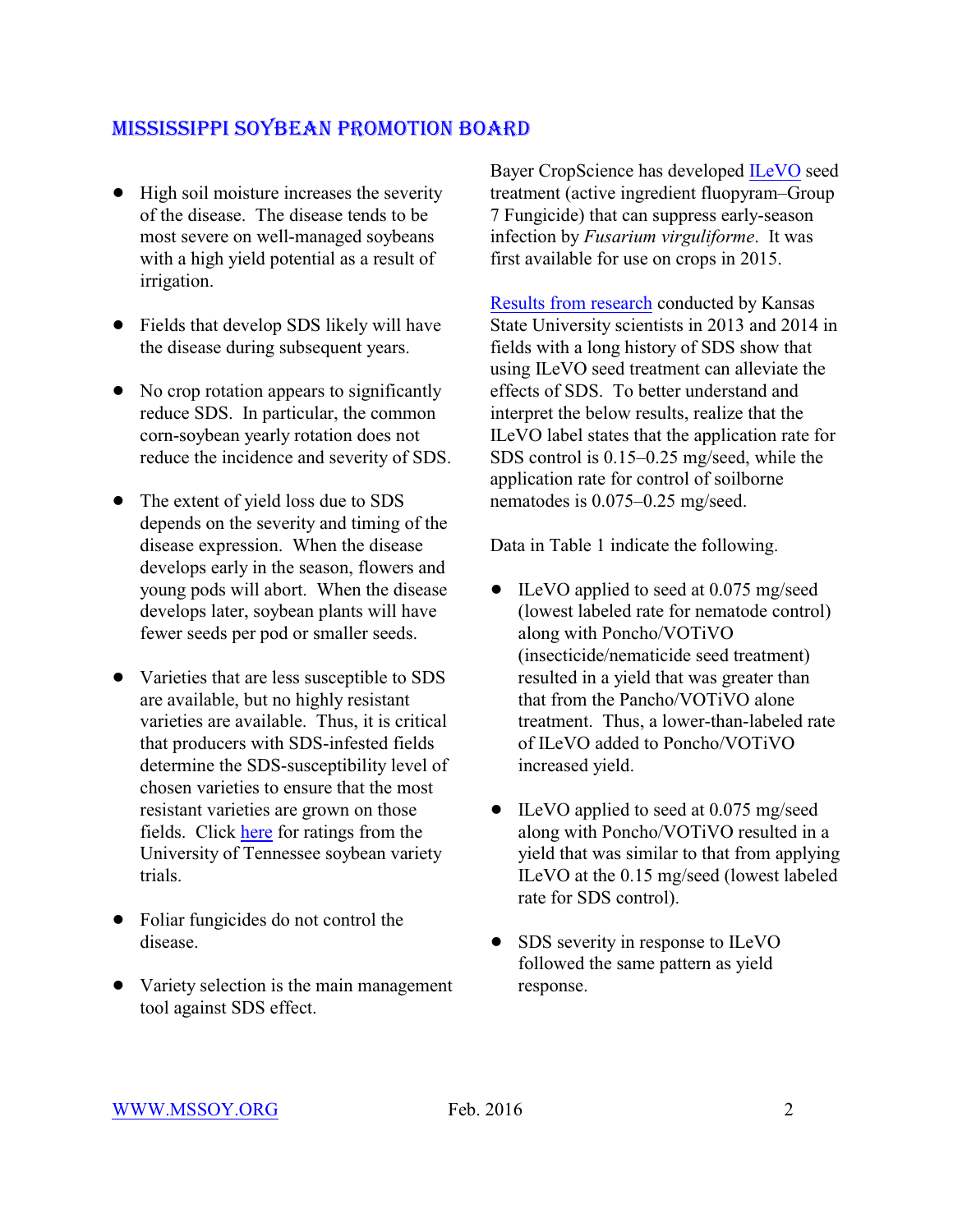| Twore it immedies of the $\epsilon$ of seed deduction for SDS on field of SDS resistant so focult (arrest) Stine<br>43RE02 (MG 4.3) at the Kansas River Valley Expt. Field–Rossville, 2014. |         |                   |  |  |  |  |
|---------------------------------------------------------------------------------------------------------------------------------------------------------------------------------------------|---------|-------------------|--|--|--|--|
| Seed treatment*                                                                                                                                                                             | Yield   | SDS severity      |  |  |  |  |
|                                                                                                                                                                                             | bu/acre | % leaf area at R6 |  |  |  |  |
| Poncho/VOTiVO check                                                                                                                                                                         | 47.4    | 52                |  |  |  |  |
| ILeVO $(0.15 \text{ mg/seed})$ + Poncho/VOTiVO                                                                                                                                              | 59.6    | 16                |  |  |  |  |
| ILeVO $(0.075 \text{ mg/seed})$ + Poncho/VOTiVO                                                                                                                                             | 57.0    | 31                |  |  |  |  |
| Gaucho 600 check                                                                                                                                                                            | 54.0    | 25                |  |  |  |  |
| ILeVO $(0.15 \text{ mg/seed})$ + Gaucho 600                                                                                                                                                 | 57.2    | 16                |  |  |  |  |
| ILeVO $(0.075 \text{ mg/seed})$ + Gaucho 600                                                                                                                                                | 57.1    | 7                 |  |  |  |  |
| LSD(0.05)                                                                                                                                                                                   | 3.7     | 22.9              |  |  |  |  |

Table 1. Influence of ILeVO seed treatment for SDS on yield of SDS-resistant soybean variety Stine

\*ILeVO: 0.15 mg/seed is lowest label rate for SDS; 0.075 mg/seed is lowest label rate for soilborne nematodes.

\*Poncho (clothianidin)/VOTiVO (*Bacillus firmus*–a biological seed treatment that provides early-season protection against certain nematode species) is a combination insecticide/nematicide seed treatment. \*Gaucho 600 (imidacloprid) is an insecticide seed treatment.

Click [here](https://webapp.agron.ksu.edu/agr_social/eu_article.throck?article_id=529) for source by Adee, Jardine, Schapaugh, and Todd.

Data in Table 2 indicate the following.

- $\bullet$  Adding ILeVO at the lowest (0.15 mg/seed) and highest (0.25 mg/seed) labeled rates for SDS control resulted in significant yield increases in soybean varieties with three levels of SDS resistance/susceptibility. However, using the highest vs. lowest rate increased yield significantly only in the susceptible variety.
- SDS severity in response to ILeVO in the varieties with the three levels of resistance/susceptibility followed the same pattern as yield response.